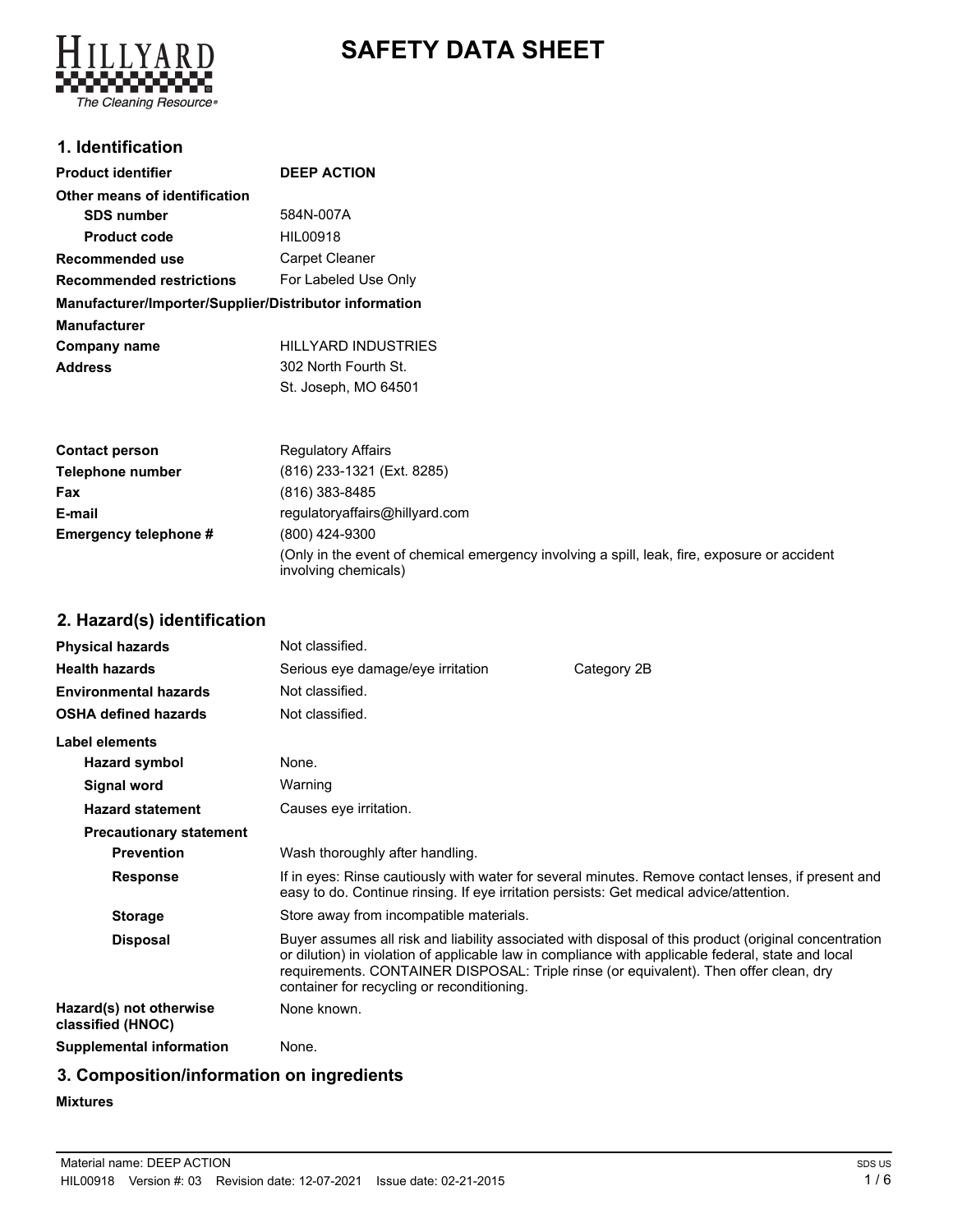| <b>Chemical name</b>                                                             | <b>Common name and synonyms</b>                                                                                                                                                                                                                                                                                                                                                  | <b>CAS number</b> | %          |
|----------------------------------------------------------------------------------|----------------------------------------------------------------------------------------------------------------------------------------------------------------------------------------------------------------------------------------------------------------------------------------------------------------------------------------------------------------------------------|-------------------|------------|
| Anionic Polymer                                                                  |                                                                                                                                                                                                                                                                                                                                                                                  | Proprietary       | $1 - 3$    |
| Other components below reportable levels                                         |                                                                                                                                                                                                                                                                                                                                                                                  |                   | $90 - 100$ |
|                                                                                  | *Designates that a specific chemical identity and/or percentage of composition has been withheld as a trade secret.                                                                                                                                                                                                                                                              |                   |            |
| 4. First-aid measures                                                            |                                                                                                                                                                                                                                                                                                                                                                                  |                   |            |
| <b>Inhalation</b>                                                                | Move to fresh air. Call a physician if symptoms develop or persist.                                                                                                                                                                                                                                                                                                              |                   |            |
| <b>Skin contact</b>                                                              | Wash off with soap and water. Get medical attention if irritation develops and persists.                                                                                                                                                                                                                                                                                         |                   |            |
| Eye contact                                                                      | Immediately flush eyes with plenty of water for at least 15 minutes. Remove contact lenses, if<br>present and easy to do. Continue rinsing. If eye irritation persists: Get medical advice/attention.                                                                                                                                                                            |                   |            |
| Ingestion                                                                        | Rinse mouth. Get medical attention if symptoms occur.                                                                                                                                                                                                                                                                                                                            |                   |            |
| <b>Most important</b><br>symptoms/effects, acute and<br>delayed                  | Irritation of eyes. Exposed individuals may experience eye tearing, redness, and discomfort.                                                                                                                                                                                                                                                                                     |                   |            |
| Indication of immediate<br>medical attention and special<br>treatment needed     | Provide general supportive measures and treat symptomatically. Keep victim under observation.<br>Symptoms may be delayed.                                                                                                                                                                                                                                                        |                   |            |
| <b>General information</b>                                                       | Ensure that medical personnel are aware of the material(s) involved, and take precautions to<br>protect themselves.                                                                                                                                                                                                                                                              |                   |            |
| 5. Fire-fighting measures                                                        |                                                                                                                                                                                                                                                                                                                                                                                  |                   |            |
| Suitable extinguishing media                                                     | Water fog. Foam. Dry chemical powder. Carbon dioxide (CO2).                                                                                                                                                                                                                                                                                                                      |                   |            |
| Unsuitable extinguishing<br>media                                                | Do not use water jet as an extinguisher, as this will spread the fire.                                                                                                                                                                                                                                                                                                           |                   |            |
| Specific hazards arising from<br>the chemical                                    | During fire, gases hazardous to health may be formed.                                                                                                                                                                                                                                                                                                                            |                   |            |
| Special protective equipment<br>and precautions for firefighters                 | Self-contained breathing apparatus and full protective clothing must be worn in case of fire.                                                                                                                                                                                                                                                                                    |                   |            |
| <b>Fire fighting</b><br>equipment/instructions                                   | Move containers from fire area if you can do so without risk.                                                                                                                                                                                                                                                                                                                    |                   |            |
| <b>Specific methods</b>                                                          | Use standard firefighting procedures and consider the hazards of other involved materials.                                                                                                                                                                                                                                                                                       |                   |            |
| <b>General fire hazards</b>                                                      | No unusual fire or explosion hazards noted.                                                                                                                                                                                                                                                                                                                                      |                   |            |
| 6. Accidental release measures                                                   |                                                                                                                                                                                                                                                                                                                                                                                  |                   |            |
| <b>Personal precautions,</b><br>protective equipment and<br>emergency procedures | Keep unnecessary personnel away. Keep people away from and upwind of spill/leak. Wear<br>appropriate protective equipment and clothing during clean-up. Do not touch damaged containers<br>or spilled material unless wearing appropriate protective clothing. Ensure adequate ventilation.<br>Local authorities should be advised if significant spillages cannot be contained. |                   |            |
| <b>Methods and materials for</b>                                                 | This product is miscible in water.                                                                                                                                                                                                                                                                                                                                               |                   |            |
| containment and cleaning up                                                      | Large Spills: Stop the flow of material, if this is without risk. Dike the spilled material, where this is<br>possible. Cover with plastic sheet to prevent spreading. Absorb in vermiculite, dry sand or earth<br>and place into containers. Following product recovery, flush area with water.                                                                                 |                   |            |
|                                                                                  | Small Spills: Wipe up with absorbent material (e.g. cloth, fleece). Clean surface thoroughly to<br>remove residual contamination.                                                                                                                                                                                                                                                |                   |            |
|                                                                                  | Never return spills to original containers for re-use.                                                                                                                                                                                                                                                                                                                           |                   |            |
| <b>Environmental precautions</b>                                                 | Avoid discharge into drains, water courses or onto the ground.                                                                                                                                                                                                                                                                                                                   |                   |            |
| 7. Handling and storage                                                          |                                                                                                                                                                                                                                                                                                                                                                                  |                   |            |
| <b>Precautions for safe handling</b>                                             | Avoid contact with eyes. Avoid prolonged exposure. Provide adequate ventilation. Wear<br>appropriate personal protective equipment. Observe good industrial hygiene practices.                                                                                                                                                                                                   |                   |            |
| Conditions for safe storage,<br>including any incompatibilities                  | Store in original tightly closed container.                                                                                                                                                                                                                                                                                                                                      |                   |            |
| 8. Exposure controls/personal protection                                         |                                                                                                                                                                                                                                                                                                                                                                                  |                   |            |

#### **Occupational exposure limits** This mixture has no ingredients that have PEL, TLV, or other recommended exposure limit. **Biological limit values** No biological exposure limits noted for the ingredient(s).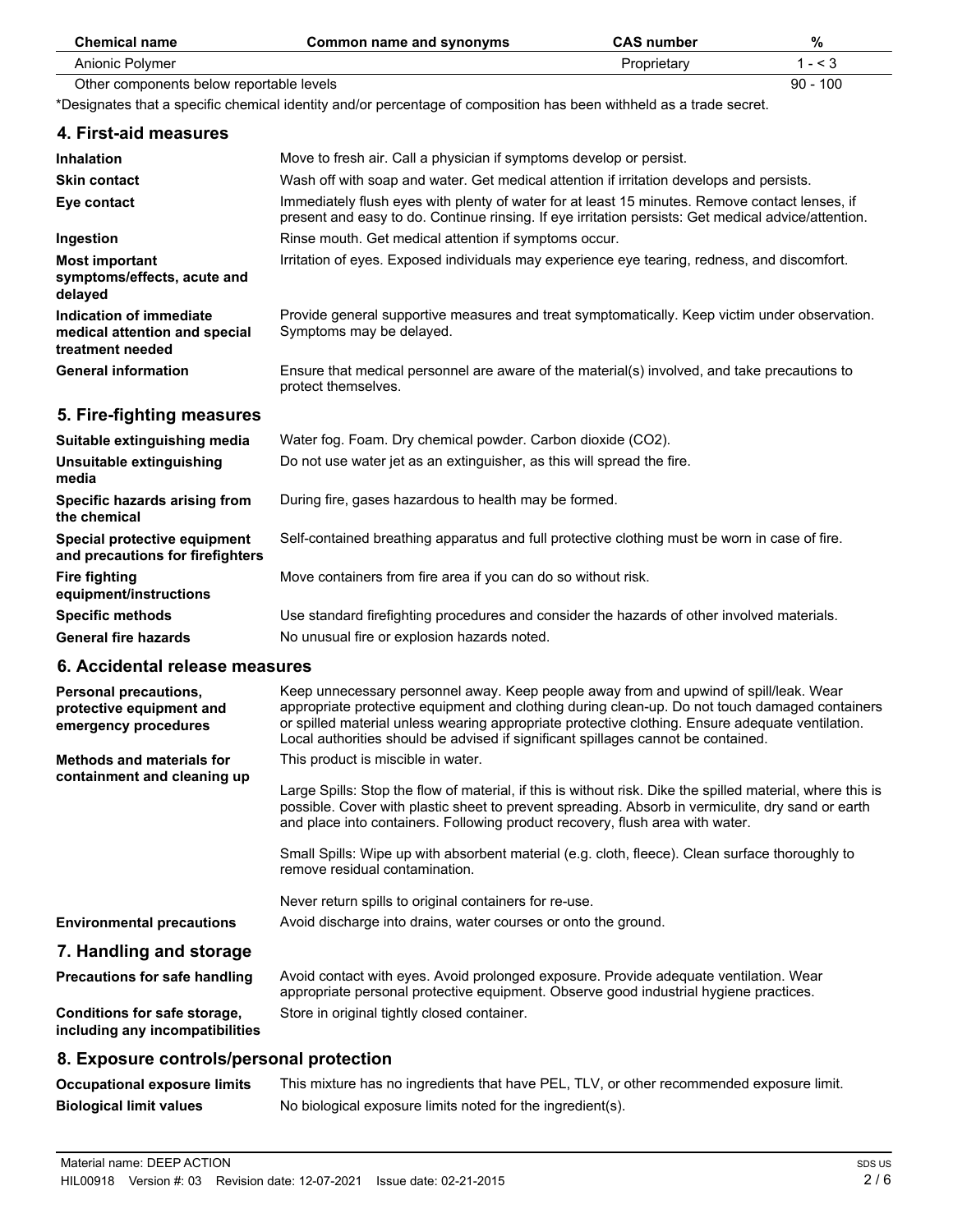| Good general ventilation should be used. Ventilation rates should be matched to conditions. If<br>applicable, use process enclosures, local exhaust ventilation, or other engineering controls to<br>maintain airborne levels below recommended exposure limits. If exposure limits have not been<br>established, maintain airborne levels to an acceptable level. Provide eyewash station. |
|---------------------------------------------------------------------------------------------------------------------------------------------------------------------------------------------------------------------------------------------------------------------------------------------------------------------------------------------------------------------------------------------|
| Individual protection measures, such as personal protective equipment                                                                                                                                                                                                                                                                                                                       |
| Do not get in eyes. Chemical safety goggles when working with concentrate.                                                                                                                                                                                                                                                                                                                  |
|                                                                                                                                                                                                                                                                                                                                                                                             |
| Not normally needed.<br>For prolonged or repeated skin contact use suitable protective gloves.                                                                                                                                                                                                                                                                                              |
| Not normally needed.                                                                                                                                                                                                                                                                                                                                                                        |
| Not normally required with adequate ventilation.                                                                                                                                                                                                                                                                                                                                            |
| None known.                                                                                                                                                                                                                                                                                                                                                                                 |
| Always observe good personal hygiene measures, such as washing after handling the material<br>and before eating, drinking, and/or smoking. Routinely wash work clothing and protective<br>equipment to remove contaminants.                                                                                                                                                                 |
|                                                                                                                                                                                                                                                                                                                                                                                             |

# **9. Physical and chemical properties**

| Appearance                                        | Clear, light amber liquid                                                                     |
|---------------------------------------------------|-----------------------------------------------------------------------------------------------|
| <b>Physical state</b>                             | Liquid.                                                                                       |
| Form                                              | Liquid.                                                                                       |
| Color                                             | Light Amber                                                                                   |
| Odor                                              | non-objectionable odor                                                                        |
| <b>Odor threshold</b>                             | Not available                                                                                 |
| pH                                                | 6.5 - 9 Concentrate                                                                           |
| Melting point/freezing point                      | Not applicable / Not available                                                                |
| Initial boiling point and boiling<br>range        | 202 °F (94.44 °C)                                                                             |
| <b>Flash point</b>                                | > 202.0 °F (> 94.4 °C) Tag Closed Cup                                                         |
| <b>Evaporation rate</b>                           | $<$ 1 (ethyl ether = 1)                                                                       |
| Flammability (solid, gas)                         | Not available.                                                                                |
| Upper/lower flammability or explosive limits      |                                                                                               |
| Explosive limit - lower (%)                       | Not available.                                                                                |
| Explosive limit - upper (%)                       | Not available.                                                                                |
| Vapor pressure                                    | 17.54 mm Hg                                                                                   |
| <b>Vapor density</b>                              | $0.6216$ Air =1                                                                               |
| <b>Relative density</b>                           | 1.006 at 77°F                                                                                 |
| Solubility(ies)                                   |                                                                                               |
| <b>Solubility (water)</b>                         | 100 % Complete                                                                                |
| <b>Partition coefficient</b><br>(n-octanol/water) | Not available                                                                                 |
| <b>Auto-ignition temperature</b>                  | Not available                                                                                 |
| <b>Decomposition temperature</b>                  | Not available                                                                                 |
| <b>Viscosity</b>                                  | Not available                                                                                 |
| <b>Other information</b>                          |                                                                                               |
| <b>Density</b>                                    | 8.38 lb/gal                                                                                   |
| <b>Percent volatile</b>                           | 96.5 - 97.5 %                                                                                 |
| <b>VOC</b>                                        | 0%                                                                                            |
| 10. Stability and reactivity                      |                                                                                               |
| <b>Reactivity</b>                                 | The product is stable and non-reactive under normal conditions of use, storage and transport. |
| <b>Chemical stability</b>                         | Material is stable under normal conditions.                                                   |

| <b>PRODUCED SCRIPTING</b>       | <b>Material is stable and of normal conditions.</b>         |
|---------------------------------|-------------------------------------------------------------|
| <b>Possibility of hazardous</b> | No dangerous reaction known under conditions of normal use. |
| reactions                       |                                                             |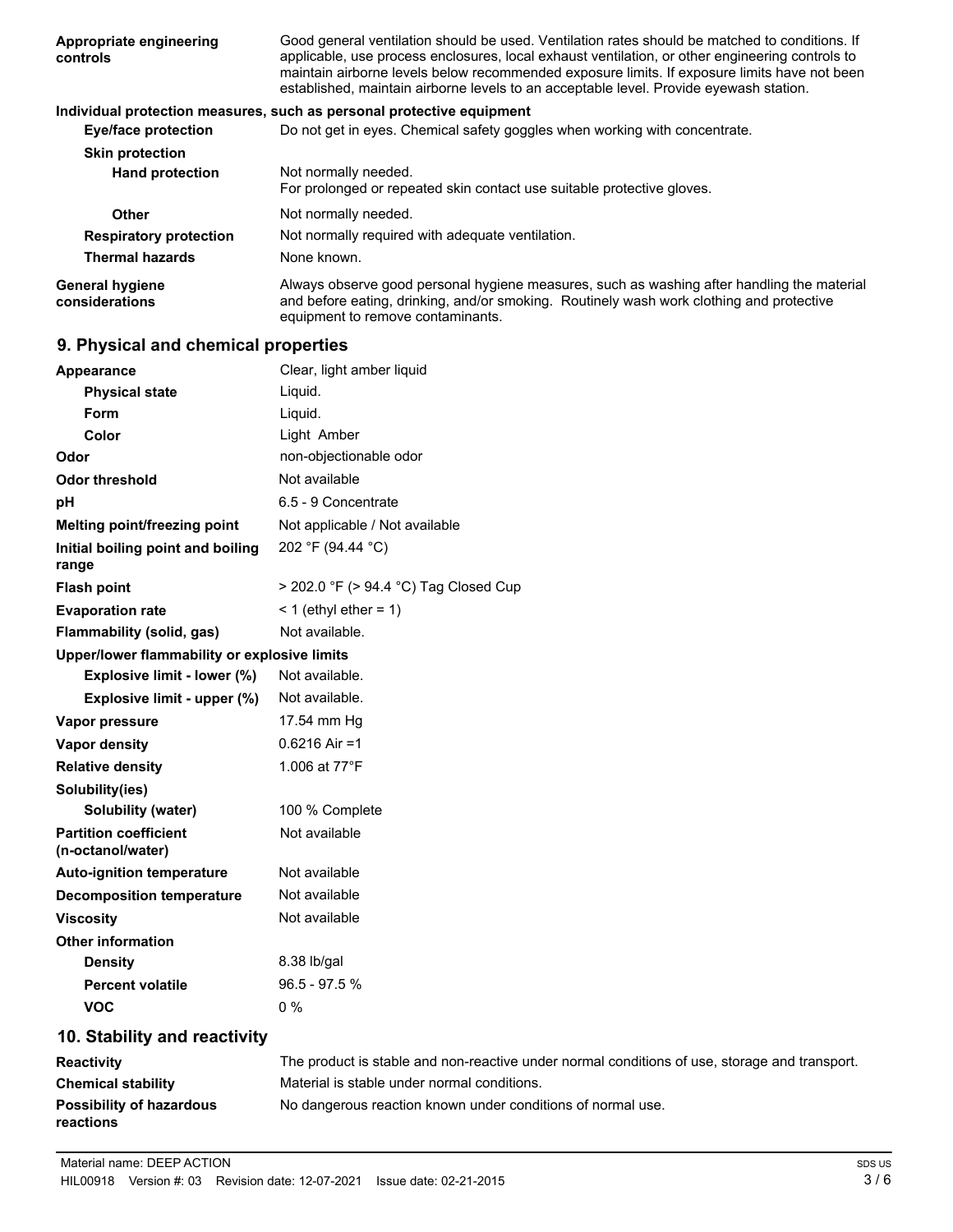| Conditions to avoid                        | Avoid temperatures exceeding the flash point. Contact with incompatible materials. |
|--------------------------------------------|------------------------------------------------------------------------------------|
| Incompatible materials                     | Strong oxidizing agents.                                                           |
| <b>Hazardous decomposition</b><br>products | No hazardous decomposition products are known.                                     |

### **11. Toxicological information**

#### **Information on likely routes of exposure**

| <b>Inhalation</b>                                                                  | Prolonged inhalation may be harmful.                                                                                                                                                                  |
|------------------------------------------------------------------------------------|-------------------------------------------------------------------------------------------------------------------------------------------------------------------------------------------------------|
| <b>Skin contact</b>                                                                | No adverse effects due to skin contact are expected.                                                                                                                                                  |
| Eye contact                                                                        | Causes eye irritation.                                                                                                                                                                                |
| Ingestion                                                                          | Expected to be a low ingestion hazard.                                                                                                                                                                |
| Symptoms related to the<br>physical, chemical and<br>toxicological characteristics | Irritation of eyes. Exposed individuals may experience eye tearing, redness, and discomfort.                                                                                                          |
| Information on toxicological effects                                               |                                                                                                                                                                                                       |
| <b>Acute toxicity</b>                                                              | Not available.                                                                                                                                                                                        |
| <b>Skin corrosion/irritation</b>                                                   | Prolonged skin contact may cause temporary irritation.                                                                                                                                                |
| Serious eye damage/eye<br>irritation                                               | Causes eye irritation.                                                                                                                                                                                |
| Respiratory or skin sensitization                                                  |                                                                                                                                                                                                       |
| <b>Respiratory sensitization</b>                                                   | Not a respiratory sensitizer.                                                                                                                                                                         |
| <b>Skin sensitization</b>                                                          | This product is not expected to cause skin sensitization.                                                                                                                                             |
| Germ cell mutagenicity                                                             | No data available to indicate product or any components present at greater than 0.1% are<br>mutagenic or genotoxic.                                                                                   |
| Carcinogenicity                                                                    | This product is not considered to be a carcinogen by IARC, ACGIH, NTP, or OSHA.                                                                                                                       |
| Not listed.<br>Not listed.                                                         | OSHA Specifically Regulated Substances (29 CFR 1910.1001-1053)<br>US. National Toxicology Program (NTP) Report on Carcinogens                                                                         |
| <b>Reproductive toxicity</b>                                                       | This product is not expected to cause reproductive or developmental effects.                                                                                                                          |
| Specific target organ toxicity -<br>single exposure                                | Not classified.                                                                                                                                                                                       |
| Specific target organ toxicity -<br>repeated exposure                              | Not classified.                                                                                                                                                                                       |
| <b>Aspiration hazard</b>                                                           | Prolonged inhalation may be harmful.                                                                                                                                                                  |
| <b>Chronic effects</b>                                                             | Prolonged inhalation may be harmful.                                                                                                                                                                  |
| 12. Ecological information                                                         |                                                                                                                                                                                                       |
| <b>Ecotoxicity</b>                                                                 | The product is not classified as environmentally hazardous. However, this does not exclude the<br>possibility that large or frequent spills can have a harmful or damaging effect on the environment. |
| <b>Persistence and degradability</b>                                               | No data is available on the degradability of this product.                                                                                                                                            |
| <b>Bioaccumulative potential</b>                                                   |                                                                                                                                                                                                       |
| <b>Mobility in soil</b>                                                            | No data available.                                                                                                                                                                                    |
| <b>Other adverse effects</b>                                                       | No other adverse environmental effects (e.g. ozone depletion, photochemical ozone creation<br>potential, endocrine disruption, global warming potential) are expected from this component.            |
| 13. Disposal considerations                                                        |                                                                                                                                                                                                       |
| <b>Disposal instructions</b>                                                       | Buyer assumes all risk and liability associated with disposal of this product (original concentration<br>or dilution) in violation of applicable law.                                                 |
| Local disposal regulations                                                         | Dispose in accordance with all applicable regulations.                                                                                                                                                |
| Hazardous waste code                                                               | The waste code should be assigned in discussion between the user, the producer and the waste                                                                                                          |

disposal company.

HIL00918 Version #: 03 Revision date: 12-07-2021 Issue date: 02-21-2015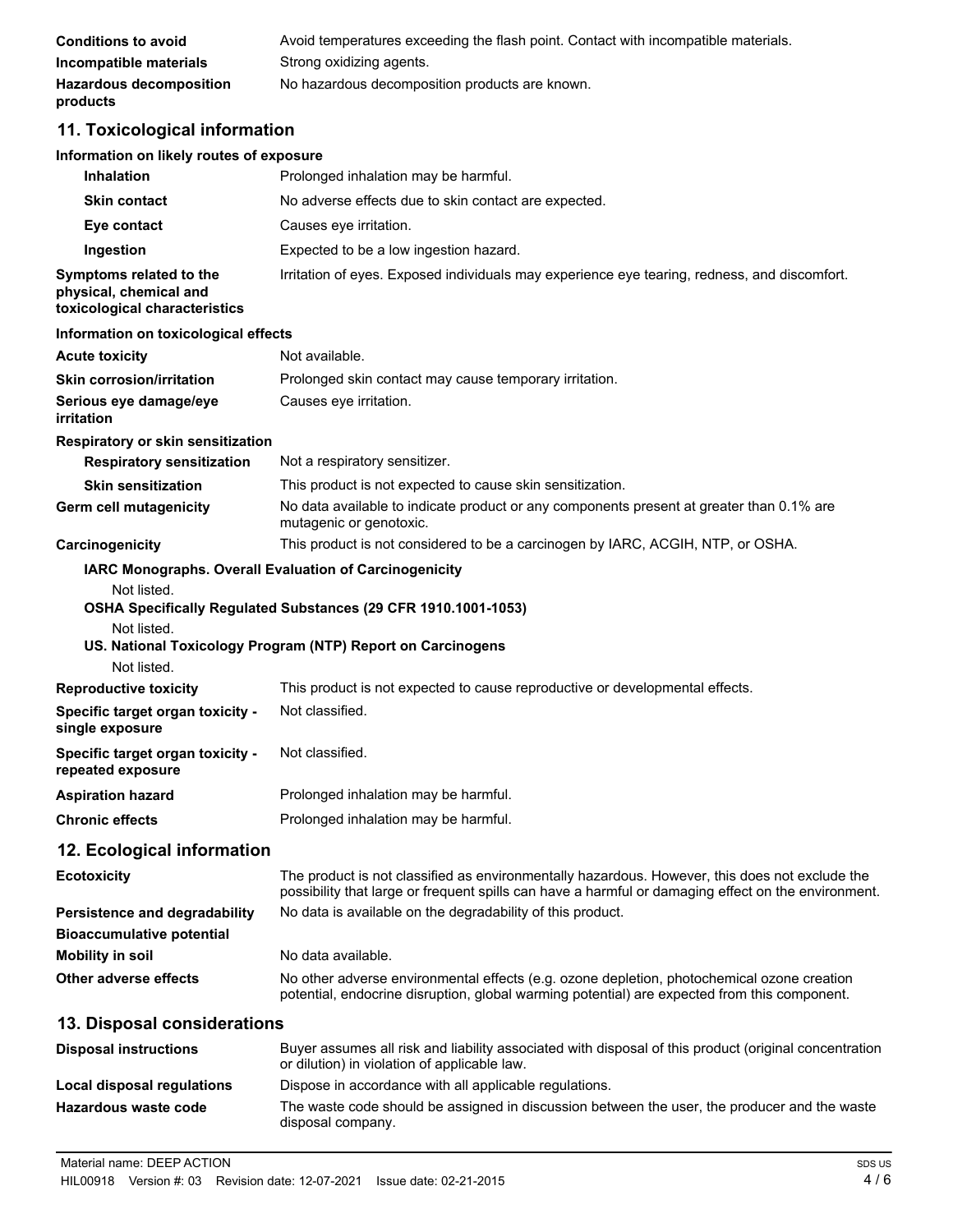| Waste from residues / unused<br>products                                                                                    | Empty containers or liners may retain some product residues. This material and its container must<br>be disposed of in a safe manner (see: Disposal instructions). Waste from normal product use may<br>be sewered to a public owned treatment works (POTW) in compliance with applicable Federal,<br>State, and local pretreatment requirements. |                        |
|-----------------------------------------------------------------------------------------------------------------------------|---------------------------------------------------------------------------------------------------------------------------------------------------------------------------------------------------------------------------------------------------------------------------------------------------------------------------------------------------|------------------------|
| <b>Contaminated packaging</b>                                                                                               | Since emptied containers may retain product residue, follow label warnings even after container is<br>emptied. Triple rinse (or equivalent). Then offer clean, dry container for recycling or reconditioning.                                                                                                                                     |                        |
| 14. Transport information                                                                                                   |                                                                                                                                                                                                                                                                                                                                                   |                        |
| <b>DOT</b>                                                                                                                  |                                                                                                                                                                                                                                                                                                                                                   |                        |
| Not regulated as dangerous goods.                                                                                           |                                                                                                                                                                                                                                                                                                                                                   |                        |
| Transport in bulk according to<br>Annex II of MARPOL 73/78 and<br>the IBC Code                                              | Not established.                                                                                                                                                                                                                                                                                                                                  |                        |
| 15. Regulatory information                                                                                                  |                                                                                                                                                                                                                                                                                                                                                   |                        |
| <b>US federal regulations</b>                                                                                               | This product is a "Hazardous Chemical" as defined by the OSHA Hazard Communication<br>Standard, 29 CFR 1910.1200.<br>All components are on the U.S. EPA TSCA Inventory List.                                                                                                                                                                      |                        |
| <b>Toxic Substances Control Act (TSCA)</b>                                                                                  |                                                                                                                                                                                                                                                                                                                                                   |                        |
|                                                                                                                             | TSCA Section 12(b) Export Notification (40 CFR 707, Subpt. D)                                                                                                                                                                                                                                                                                     |                        |
| Not regulated.                                                                                                              |                                                                                                                                                                                                                                                                                                                                                   |                        |
| <b>CERCLA Hazardous Substance List (40 CFR 302.4)</b>                                                                       |                                                                                                                                                                                                                                                                                                                                                   |                        |
| Not listed.<br><b>SARA 304 Emergency release notification</b>                                                               |                                                                                                                                                                                                                                                                                                                                                   |                        |
| Not regulated.<br>Not listed.                                                                                               | OSHA Specifically Regulated Substances (29 CFR 1910.1001-1053)                                                                                                                                                                                                                                                                                    |                        |
| Superfund Amendments and Reauthorization Act of 1986 (SARA)<br><b>SARA 302 Extremely hazardous substance</b><br>Not listed. |                                                                                                                                                                                                                                                                                                                                                   |                        |
| SARA 311/312 Hazardous                                                                                                      | Yes                                                                                                                                                                                                                                                                                                                                               |                        |
| chemical                                                                                                                    |                                                                                                                                                                                                                                                                                                                                                   |                        |
| <b>Classified hazard</b><br>categories                                                                                      | Serious eye damage or eye irritation                                                                                                                                                                                                                                                                                                              |                        |
| SARA 313 (TRI reporting)<br>Not regulated.                                                                                  |                                                                                                                                                                                                                                                                                                                                                   |                        |
| <b>Other federal regulations</b>                                                                                            |                                                                                                                                                                                                                                                                                                                                                   |                        |
|                                                                                                                             | Clean Air Act (CAA) Section 112 Hazardous Air Pollutants (HAPs) List                                                                                                                                                                                                                                                                              |                        |
| Not regulated.                                                                                                              | Clean Air Act (CAA) Section 112(r) Accidental Release Prevention (40 CFR 68.130)                                                                                                                                                                                                                                                                  |                        |
| Not regulated.                                                                                                              |                                                                                                                                                                                                                                                                                                                                                   |                        |
| <b>Safe Drinking Water Act</b><br>(SDWA)                                                                                    | Not regulated.                                                                                                                                                                                                                                                                                                                                    |                        |
| US state regulations                                                                                                        |                                                                                                                                                                                                                                                                                                                                                   |                        |
| <b>California Proposition 65</b>                                                                                            | California Safe Drinking Water and Toxic Enforcement Act of 1986 (Proposition 65): This material<br>is not known to contain any chemicals currently listed as carcinogens or reproductive toxins.                                                                                                                                                 |                        |
| <b>International Inventories</b>                                                                                            |                                                                                                                                                                                                                                                                                                                                                   |                        |
| Country(s) or region                                                                                                        | Inventory name                                                                                                                                                                                                                                                                                                                                    | On inventory (yes/no)* |
| Canada                                                                                                                      | Domestic Substances List (DSL)                                                                                                                                                                                                                                                                                                                    | Yes                    |
| Canada                                                                                                                      | Non-Domestic Substances List (NDSL)                                                                                                                                                                                                                                                                                                               | No                     |
| United States & Puerto Rico                                                                                                 | Toxic Substances Control Act (TSCA) Inventory                                                                                                                                                                                                                                                                                                     | Yes                    |
| country(s).                                                                                                                 | *A "Yes" indicates that all components of this product comply with the inventory requirements administered by the governing country(s)<br>A "No" indicates that one or more components of the product are not listed or exempt from listing on the inventory administered by the governing                                                        |                        |